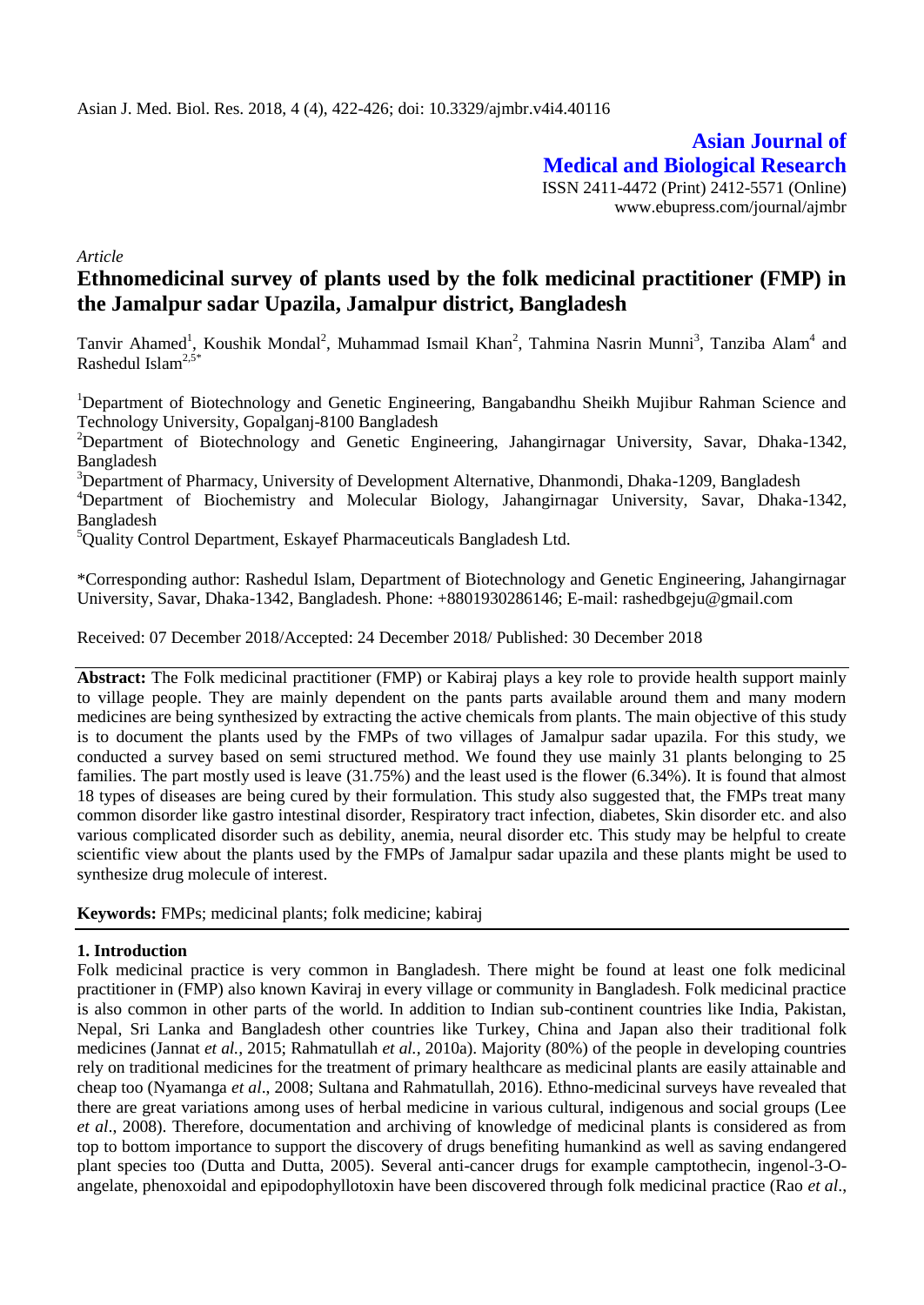**423**

2008). In 2015, Tu Youyou won Nobel Prize in medicine for discovery of antimalarial drug artemisinin which was initially as traditional medicine. Low income countries have more biodiversity which could be good source of medicines. A good number of ethno-medicinal surveys have been conducted in Bangladesh (Mollik *et al*., 2009; Rana *et al*., 2010 ) in last few years including Jamalpur district (Rahmatullah *et al*., 2010b; Jannat *et al.*, 2015). The bone of the Ethno-medicinal researcher is the uniqueness of the plants used by the FMPs. Researcher may gain knowledge from the surveys of FMPs. For this, A few surveys of the ethno-medicine are not enough. To build a complete comprehensive database on medicinal plants of Bangladesh surveys had been conducting for several years. In addition to this, we conducted a survey among FMPs in two villages of Jamalpur district to reveal variations in uses of plants for the treatment of several diseases. In the two villages, there are four FMPs who practice on the folk medicine. Prior consent was made to visit them and to document the plants used by them to prepare Ethno-medicine.

# **2. Materials and Methods**

# **2.1. Study periods and area**

The present study was conducted in the two villages of the sadar upazila under the Jamalpur district of Mymensingh division; namely Sreepur and Fotepur from January to May, 2017.

# **2.2. Sampling population**

The study was conducted in two villages of Jamalpur district under sadar upazila. In total, 3 FMPs were interviewed ages ranging from 50-70 years. All FMPs were men. Purpose of the visit and study was explained broadly. Additionally, it was also informed and consent was taken that any information gained from them will be disseminated in both national and international scientific platforms.

# **2.3. Data collection**

Language of interviews was Bangla (spoken by all FMPs) following a semi-structured questionnaire. In this method, the FMPs took the interviewers on guided field-walks through areas from where they collected their medicinal plants, pointed out the plants and mentioned their local names, uses and method of use, formulations, diseases for which the formulations were used and dosages. Information was also collected on the season of plants collection, which plant parts used and whether combination of plants were used to treat any particular disease or if any single plant was used to treat multiple diseases. Data collected from one person were verified with others by asking the same questions.

# **2.4. Data analysis**

Entire collected data were précised and inspected cautiously and documented. Afterward assortment of data, these were revised and notched. In conclusion, significant tables were prepared in accordance with the objectives of the study. Data were analyzed using the Microsoft excel 2007.

### **3. Result**

# **3.1. Medicinal plants used by the kabiraj**

A total 31 plants, distributed in the 25 families were found to be used by the kabiraj for the treatment of various diseases. These plants, Scientific and family name, used parts and controlled diseases are listed in the table. All the parts of plants are used by the kabiraj (Table 1).

| Local name    | <b>Scientific name</b> | <b>Family name</b> | <b>Used parts</b> | <b>Controlled disease</b>                      |
|---------------|------------------------|--------------------|-------------------|------------------------------------------------|
| Lojjaboti     | Mimosa pudica          | Fabaceae           | Whole plant       | insect<br>bite,<br>diabetes.<br>Wounds, piles, |
|               |                        |                    |                   | high blood<br>asthma, itching,<br>pressure,    |
|               |                        |                    |                   | diarrhea, kidney pain                          |
| Amloki        | Phyllanthus emblica/   | Euphorbiaceae/     | Fruits, leaf      | Diabetes, hair fall, diarrhea, dysentery,      |
|               | Emblica officinalis    | Phyllanthaceae     |                   | anemia, jaundice, indigestion, cold, cough     |
| <b>Bohera</b> | Terminalia belerica    | Combretaceae       | Fruit             | conjunctivitis.<br>asthma.<br>cold,<br>Cough.  |
|               |                        |                    |                   | vomiting,<br>baldness,<br>diarrhea.            |
|               |                        |                    |                   | hypertension, cancer                           |
| <b>Bashok</b> | Justicia adhatoda/     | Acanthaceae        | Leaf, Root,       | Cough, asthma, pain, indigestion, diabetes,    |
|               | Adhatoda vasica        |                    | Flower            | bronchitis.<br>diarrhea,<br>fever,<br>wounds.  |
|               |                        |                    |                   | anorexia                                       |

### **Table 1. List of Medicinal plants used by the kabiraj of two villages of Jamalpur sadar upazila.**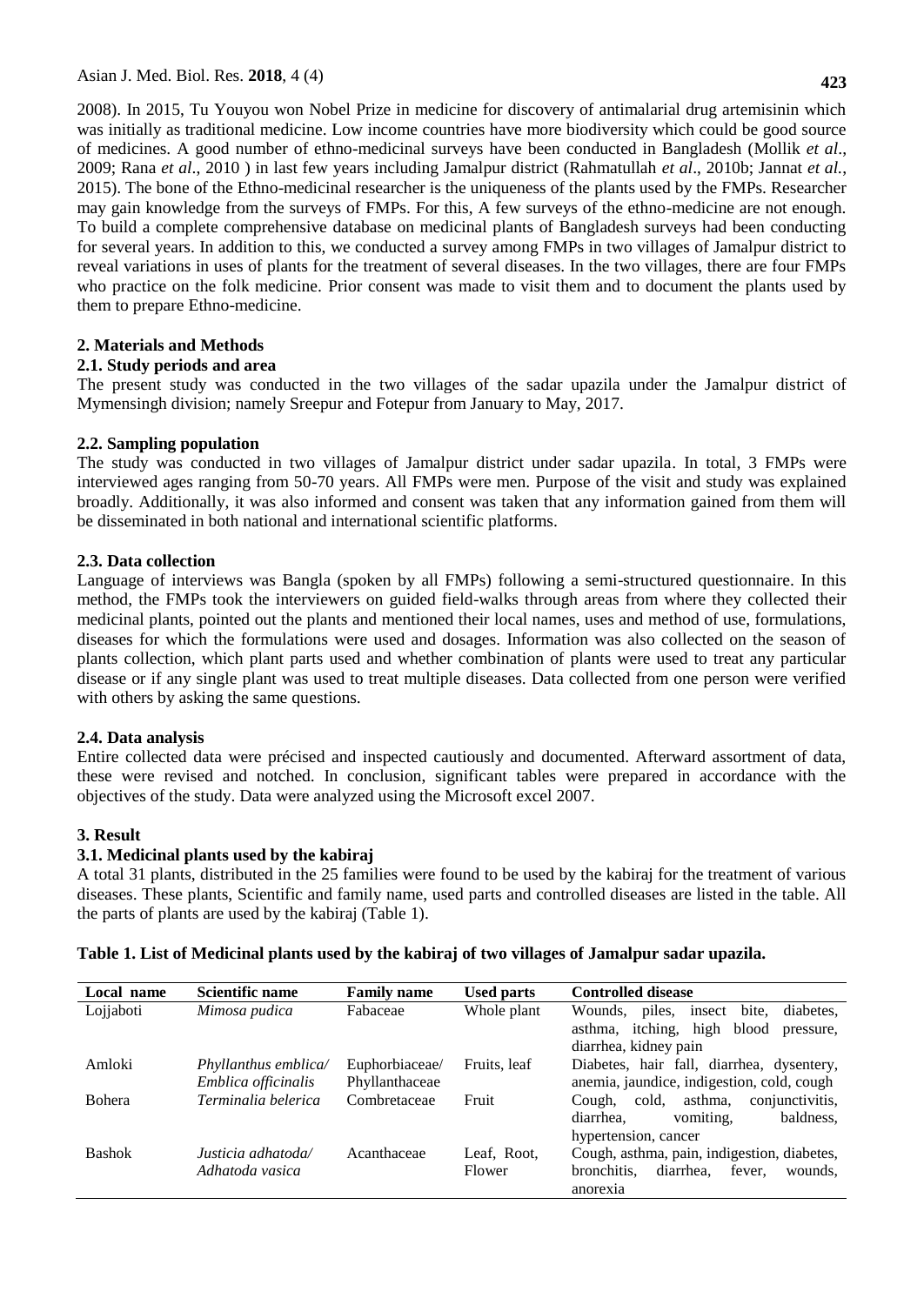| Local name      | <b>Scientific name</b>                | <b>Family name</b>          | <b>Used parts</b>                                           | <b>Controlled disease</b>                                                                                                      |
|-----------------|---------------------------------------|-----------------------------|-------------------------------------------------------------|--------------------------------------------------------------------------------------------------------------------------------|
| Nim             | Azadirachta indica                    | Meliaceae                   | Leaf, root,<br>bark, seed                                   | Leprosy, eye disorders, bloody nose,<br>intestinal worms, stomach upset, skin<br>ulcers, fever, diabetes, gingivitis, itching, |
| Durba           | cynodon dactylon                      | Poaceae                     | Whole plant                                                 | eczema<br>Acidity, diabetes, skin rash, cold, obesity,<br>piles, wounds, syphilis, diarrhea, blood<br>cancer                   |
| Joba            | Hibiscus rosa-<br>sinensis            | Malvaceae                   | Fower, leaves                                               | Hair loss, constipation, cold, fever, cancer,<br>hypertension, leucorrhea, nerve disease.                                      |
| Tit begun       | Solanum indicum                       | Solanaceae                  | Root, leaves,<br>fruit                                      | Asthma,<br>fever,<br>vomiting,<br>diarrhea,<br>anorexia, cough, rheumatism, epilepsy,<br>itching                               |
| Nishinda        | Vitex negundo                         | Verbenaceae/<br>Lamiaceae   | Leaves                                                      | Diabetes, tumor, cancer, acne, eczema,<br>arthritis, headaceae, rheumatism, fever,<br>paralysis                                |
| Jamal gota      | Croton tiglium                        | Euphorbiaceae               | Leaves, seed                                                | Constipation, cold, itching                                                                                                    |
| Bel             | Aegle marmelos                        | Rutaceae                    | Fruit, leaf,<br>flower                                      | Dyspepsia, diarrhea, dysentery, vomiting,<br>diabetes, constipation, ulcer, skin disease                                       |
| Tetul           | Tamarindus indica                     | Fabaceae                    | Fruit, seed,<br>leaf                                        | Diabetes, indigestion, diarrhea, anorexia,<br>wounds, obesity, cancer                                                          |
| Guikumra<br>Jam | Ipomoea paniculata<br>Syzygium cumini | Convolvulaceae<br>Myrtaceae | Whole plant<br>Fruit, seed,                                 | Leucorrhea, menstruation, liver cirrhosis<br>Diabetes, diarrhea, bronchitis, asthma,                                           |
| Shimul          | Bombax ceiba                          | Malvaceae                   | leaf, bark<br>Root, leaf,<br>flower, bark,<br>throns, resin | depression, ulcer, constipation<br>Diarrhea, wound, burning, tumor, acne,<br>weakness, cold, cough                             |
| Amm             | Mangifera indica                      | Anacardiaceae               | Leaf, seed,<br>fruit, bark                                  | Neuralgia,<br>constipation,<br>paralysis,<br>bloating, gout, diarrhea                                                          |
| Tulsi           | Ocimum tenuiflorum<br>(sanctum)       | Lamiaceae                   | Whole plant                                                 | Acne, cancer, diabetes, fever, headaches,<br>tuberculosis, oral disease                                                        |
| Shial moti      | Blumea lacera                         | Asteraceae                  | Whole plant                                                 | Pain, worms, headache, pus filled wounds,<br>piles, mouth ulcers, fever                                                        |
| Tukma           | Hyptis suaveolens                     | Lamiaceae                   | Leaf, seed                                                  | Rheumatism, eczema, boils, headaches,<br>constipation                                                                          |
| Ulotkombal      | Abroma augustum                       | Sterculiaceae               | Bark, root,<br>leaf                                         | Bronchitis, diabetes, rheumatism, pain,<br>dysentery, weaknes                                                                  |
| Arokkolai       | Cajanus cajan                         | Fabaceae                    | pods, shoots,<br>leaves, root                               | High blood pressure, anemia, obesity,<br>constipation, diarrhea, wounds, jaundice                                              |
| Koichguta       | Abrus precatorius                     | Fabaceae                    | Seed                                                        | Epithelioma,<br>ulcers,<br>hypertension,<br>nephritis, epilepsy, tetanus, cholera                                              |
| Bilaihungi      | Tragia involvucrata                   | Euphorbiaceae               | Leaf                                                        | Hair hall, dandruff, arthritis, bursitis,<br>rheumatism, gout                                                                  |
| Ammguloncho     | plumeria rubra                        | Apocynaceae                 | Root, bark,<br>leaves                                       | Cholera, indigestion, ulcers, itching, fever,<br>rheumatism                                                                    |
| Makal           | Hodgsonia<br>heteroclita              | Cucurbitaceae               | Leaf and fruit                                              | Wound healing, bacterial infection                                                                                             |
| Gur roshun      | Allium sativum                        | Amaryllidaceae              | <b>Bulb</b>                                                 | diseases,<br>Cardiovascular<br>hypertension,<br>cancer.                                                                        |
| Kharajora       | Litsea glutinosa                      | Lauraceae                   | Leaf                                                        | bacterial infections, hysteria,<br>Fungal/<br>diarrhea, dysentery.                                                             |
| Ginger          | Zingiber officinale                   | Zingiberaceae               | Rhizome                                                     | Dyspepsia, gastroparesis,<br>constipation,<br>nauseaallergy, bowel disease, ulcer.                                             |
| Garlic          | Allium sativum                        | Amaryllidaceae              | <b>Bulb</b>                                                 | Cardiovascular diseases,<br>hypertension,<br>cancer.                                                                           |
| Kalomegh        | Andrographis<br>paniculata            | Acanthaceae                 | Whole plants                                                | diseases,<br><b>HIV</b><br>infection,<br>Respiratory<br>cancer.                                                                |
| Shojna          | Moringa oleifera                      | Moringaceae                 | Leaf                                                        | Fever, bronchitis, skin diseases, diarrhea.                                                                                    |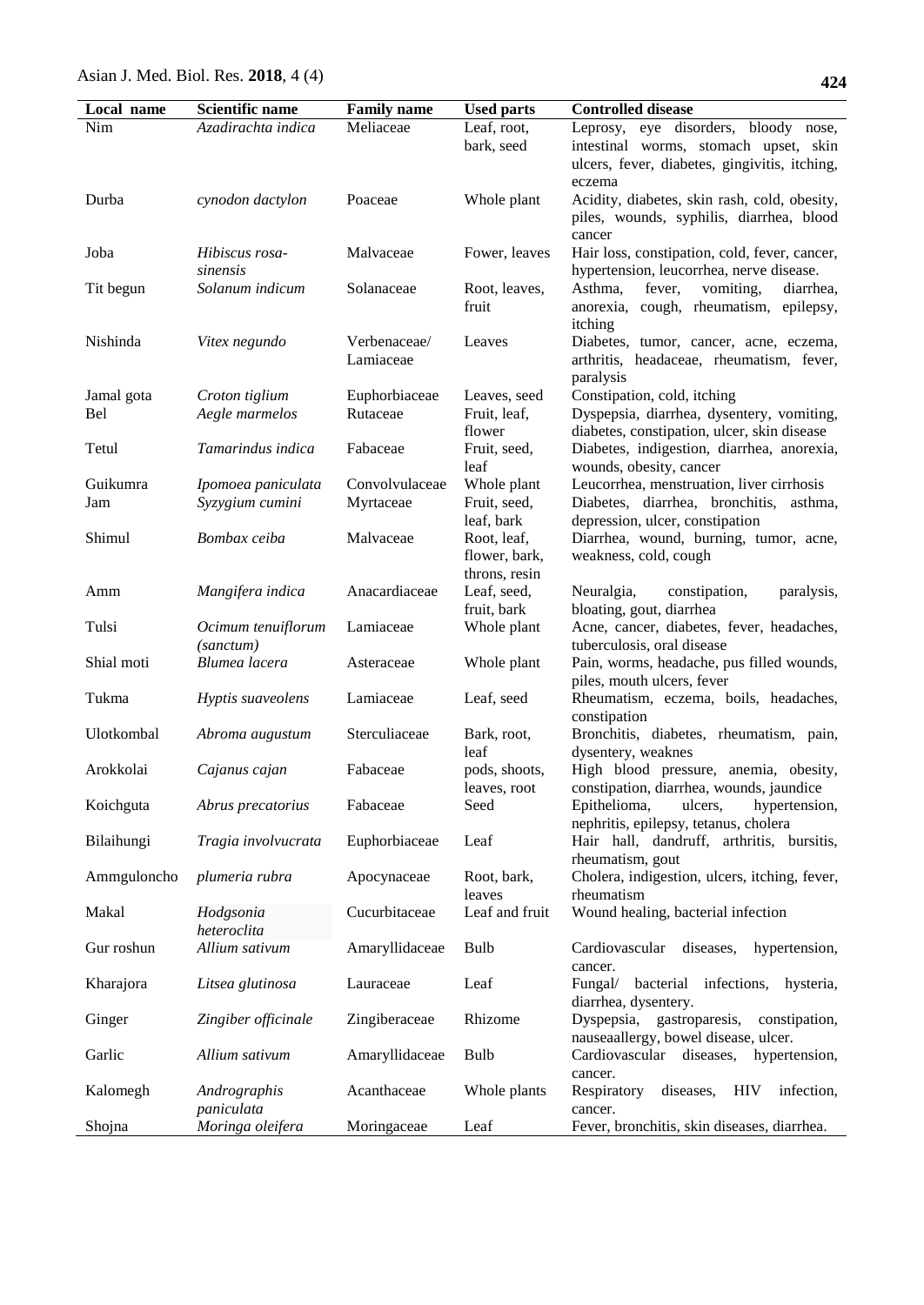#### **3.2. Parts of plant used by kabiraj**

Among these the leaf, fruit, whole plant, root, flower, bark, seed, pod, resin, bulb and rhizome are mostly used. Leaf is being highly used almost  $31.75\%$  followed by the root  $(12.70\%)$ , fruit  $(11.11\%)$ , seed  $(11.11\%)$ , bark (9.52%), whole plant (9.52%), stem (7.94%) and flower (6.34%) (Figure 1).



**Figure 1. Plants parts distribution in disease treatment and formulation used by FMP.**

#### **3.3. Use of ethnomedicine in various diseases**

In our study, it was observed that the various plant parts formulations are used to treat 18 types of diseases. Plant parts are used for the treatment of mostly gastrointestinal disorder and followed by the skin disorder, respiratory tract disorder, diabetes and fever. Most of the folk medicines are prepared by boiling the plants parts and along with crushing and mixing with water (Figure 2).



**Figure 2. Percentage of use of ethnomedicine in various diseases.**

#### **4. Discussion**

Although moderns doctors treat the treatments of the kabiraj as fraud and useless but many scientific reports validates use of many plants by the kabiraj. Many of the medicinal plants are now being used for the new drug formulation. Many plants resemble with the plants used by the kabiraj of other places for the treatment of same disease. For example *Cinnamomum verum* is used for diabetes by FMPs of station Purbo Para village, Jamalpur district (Rahmatullah *et al.,* 2010a; Khan *et al*., 2015).This present study reflect 31 species of different plants which is used as medicinal purposes; several study has similar findings with our research (Jannat *et al.*, 2015; Rahmatullah *et al.*, 2010b). A similar study also shown that, several number of aquatic plant was also belongs to Bangladesh Agricultural University (BAU) campus (Islam *et al.*, 2017). Leaf is highly preferred as medicine to the community as leaf is highly easier to collect, storing and processing too. Maximum numbers of administrations are oral. This is usually called the internal administration and it is highly preferred by the rural community as they believe that entering medicine into body is highly effective (Uddin *et al.,* 2013). Due to the modernization, people lack their interest on the folk medicine. Also lack of the proper documentation of the formulation and plant used by the kabiraj, these folk medicines are losing their glorious history. The number of